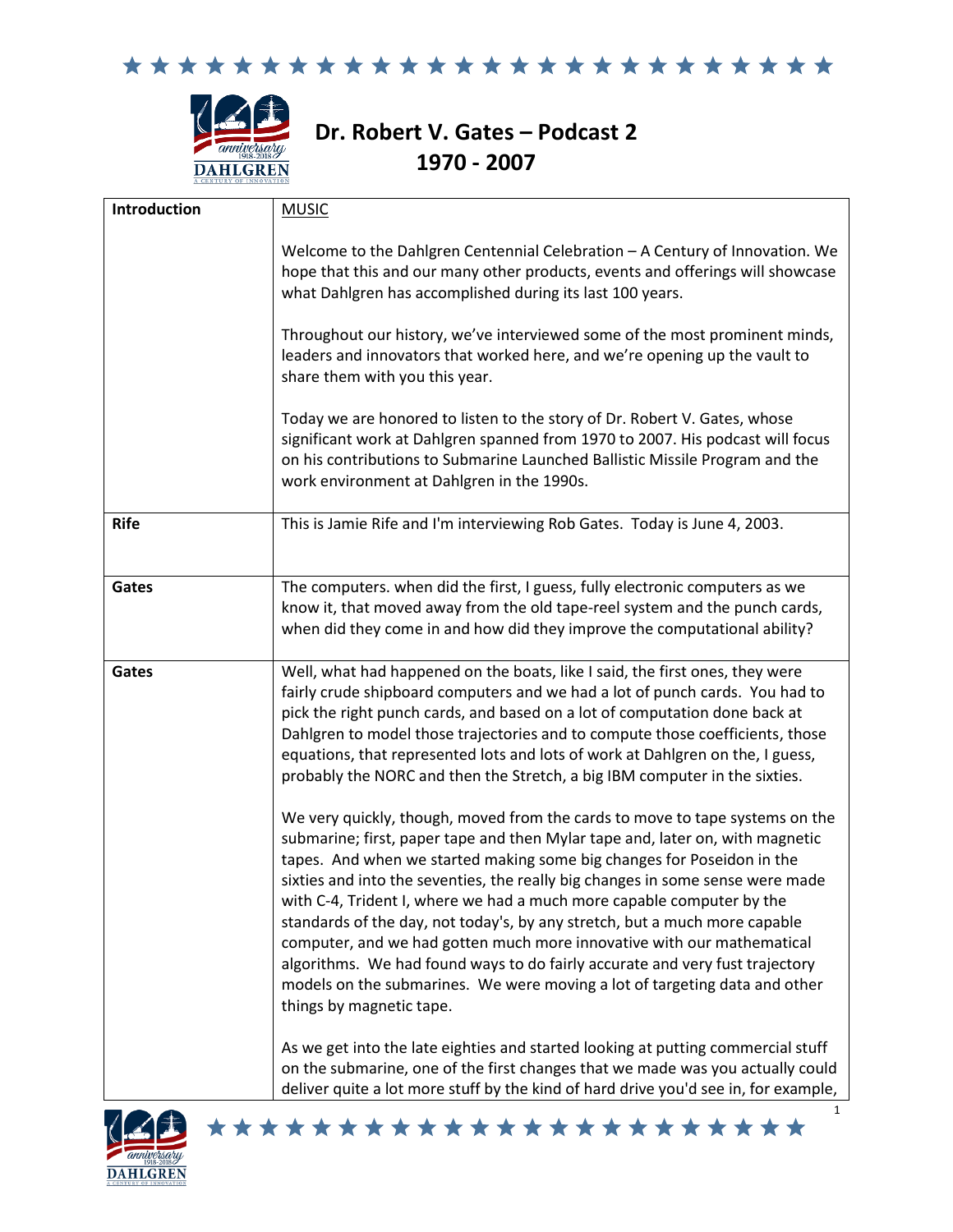|             | a laptop. You could have magnetic media that was basically a hard drive that<br>you can move back and forth through the submarine.                                                                                                                                                                                                                                                                                                                                                                                                                                                                                                                                                                                                                                                                                                                                                                                                                                              |
|-------------|---------------------------------------------------------------------------------------------------------------------------------------------------------------------------------------------------------------------------------------------------------------------------------------------------------------------------------------------------------------------------------------------------------------------------------------------------------------------------------------------------------------------------------------------------------------------------------------------------------------------------------------------------------------------------------------------------------------------------------------------------------------------------------------------------------------------------------------------------------------------------------------------------------------------------------------------------------------------------------|
| <b>Rife</b> | Become portable.                                                                                                                                                                                                                                                                                                                                                                                                                                                                                                                                                                                                                                                                                                                                                                                                                                                                                                                                                                |
| Gates       | Yes, and we moved from there to things like optical disk and things like that. So<br>we've got, these days, much more moving things electronically as well. So on<br>the boat we've gone from hundreds of thousands of computer cards to things<br>now like optical disks and messages, and we can do a whole lot more that way.<br>At Dahlgren, when I first got here, we were working on the Stretch, which was a<br>big IBM computer, 7090, I think, and one of the first things I did when I got here<br>is, we were switching everything over to a CDC 6700.                                                                                                                                                                                                                                                                                                                                                                                                               |
|             | When I came over to K Department for a training assignment, when I went back<br>to T, I was the computer expert, which I am not, but I helped them convert all<br>their programs to the CDC 6700, because I actually knew how to spell it, I guess.<br>more than anything else. But we went through the 6700, a guy named Dave<br>Baker and I, who shared an office in the seventies, we were among the first<br>people who started using an old G.E. teletype, and the programs that we wrote,<br>we would write them so you could basical1y-you could get on the teletype and<br>execute the program basically like submitting a card deck on the teletype. It still<br>wasn't like a terminal. And you could submit the job that way and you could sit<br>there and run-we were doing guidance analysis and system accuracy work.                                                                                                                                            |
|             | So we'd sit there and run bunches of programs by just resubmitting the decks<br>through the teletype, and we'd get a little bit of output so that we could see<br>that it worked, but you still had to go down and pick up the paper output. As<br>the seventies went on, we saw that happening more and more, people running<br>it that way, and late seventies into the eighties, finally getting PCs. So even<br>though we got a Cray or two for some of the big detail work we were doing with<br>targeting and stuff like that, it very quickly became apparent, as the seventies<br>and eighties went on, that the way to do it was not those big mainframes<br>anymore. So we do a lot of work with PCs and, back in the seventies and<br>eighties, Vaxes and Suns and Silicon Graphics. So we use much more<br>distributed kinds of systems, and you do a lot more right in your office, working<br>either on your own computer or through the network in the building. |
| <b>Rife</b> | What types of computers do you use now, or in the last five or six years? Still<br>Crays, or has it moved on to something else?                                                                                                                                                                                                                                                                                                                                                                                                                                                                                                                                                                                                                                                                                                                                                                                                                                                 |
| Gates       | The Crays are still around, and there's probably still some stuff being done on<br>the Cray, but the Cray always was mostly being supported by the SLBM work<br>and a lot of the top secret targeting work. There was a Cray that was dedicated<br>just for that. A lot of what's being done, the software development work, we've<br>got Suns and things like that as servers, and people work on a workstation in<br>their own office. You can actually get back to some of the fire control labs right                                                                                                                                                                                                                                                                                                                                                                                                                                                                       |

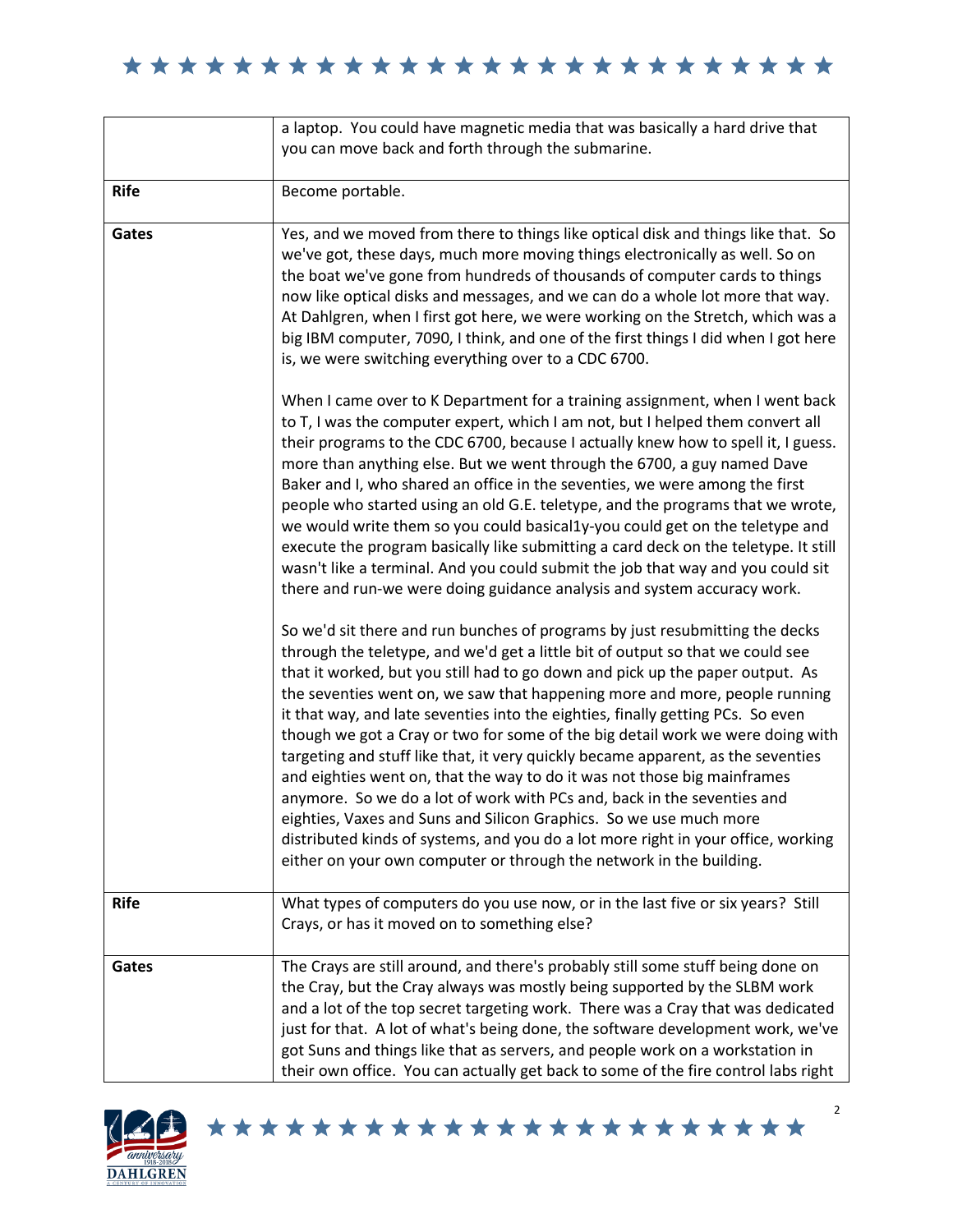| <b>Rife</b><br>Gates<br><b>Rife</b> | from your own offices in Building 1200 and 1560, so it's been much, much more<br>the servers, like Suns and some Silicon Graphics here and there, with<br>workstations, is how we do most of the development these days. You've got to<br>have a PC to do e-mail and a lot of that other kind of stuff, but a lot of the actual<br>software development work is done on workstations hooked up to servers.<br>So the computers you're using are probably the same ones we use at the office.<br>Probably.<br>I want to move away from maybe the technology aspect of the department and<br>maybe talk about the broader relationship with the military. How does the                                                                                                                                                                                                                                                                                                                                                                                                                                                                                                                                                                                                                                                                                                                                                                                                                                                                                                                                                                                                                                                                                                                                                                                                                                                                                                                                                                                         |
|-------------------------------------|--------------------------------------------------------------------------------------------------------------------------------------------------------------------------------------------------------------------------------------------------------------------------------------------------------------------------------------------------------------------------------------------------------------------------------------------------------------------------------------------------------------------------------------------------------------------------------------------------------------------------------------------------------------------------------------------------------------------------------------------------------------------------------------------------------------------------------------------------------------------------------------------------------------------------------------------------------------------------------------------------------------------------------------------------------------------------------------------------------------------------------------------------------------------------------------------------------------------------------------------------------------------------------------------------------------------------------------------------------------------------------------------------------------------------------------------------------------------------------------------------------------------------------------------------------------------------------------------------------------------------------------------------------------------------------------------------------------------------------------------------------------------------------------------------------------------------------------------------------------------------------------------------------------------------------------------------------------------------------------------------------------------------------------------------------------|
|                                     | department coordinate with the military, and what's its relationship to the<br>military?                                                                                                                                                                                                                                                                                                                                                                                                                                                                                                                                                                                                                                                                                                                                                                                                                                                                                                                                                                                                                                                                                                                                                                                                                                                                                                                                                                                                                                                                                                                                                                                                                                                                                                                                                                                                                                                                                                                                                                     |
| Gates                               | Well, it's been a little strange, because you go back and you look, a lot of<br>departments on base have a department position, that is, the 01, the military<br>assistant. I cannot remember having a K Department 01, although Ed Veazey,<br>who's a retired Navy captain who lives in King George, says he was the 0I when<br>he was at White Oak in the seventies. He may well have been. I wasn't doing<br>much at the department level in those days, so you can convince me of most<br>anything.<br>But what we've actually done, the programs like SLBM and Tomahawk, too,<br>have always had more junior military officers, usually at the lieutenant,<br>lieutenant commander level, who have been part of the program. We have a<br>lieutenant commander in Tomahawk who's here now. We've got a lieutenant in<br>SLBM, and she just replaced the previous lieutenant who was here. In the past,<br>we would have lieutenant commanders either from the fleet or occasionally<br>from JSTPS, who would be here. So we would get a very direct link back into<br>the military through the military people who were part of the program.<br>Because we actually develop operational software, we have also made a<br>practice of hiring retired military, especially the fire control techs who served on<br>SLBMs. So they come<br>They come back and they've done a lot of the personal face-to-face liaison.<br>They go to crew debriefings and they go out with the newsletters we send and<br>things like that. So they are very directly involved in tying us into the current<br>operating forces. It's become fairly clear, you can go hire mathematicians and<br>physicists who can develop software, but actually speaking to the guys on the<br>boats is a special language. It really pays off, so we've actually done it. We've<br>hired a bunch of the fire control techs,<br>and one of their main jobs, besides bringing some reality to us in terms of how<br>we develop things, they also do a lot of the liaison with the fleet. |

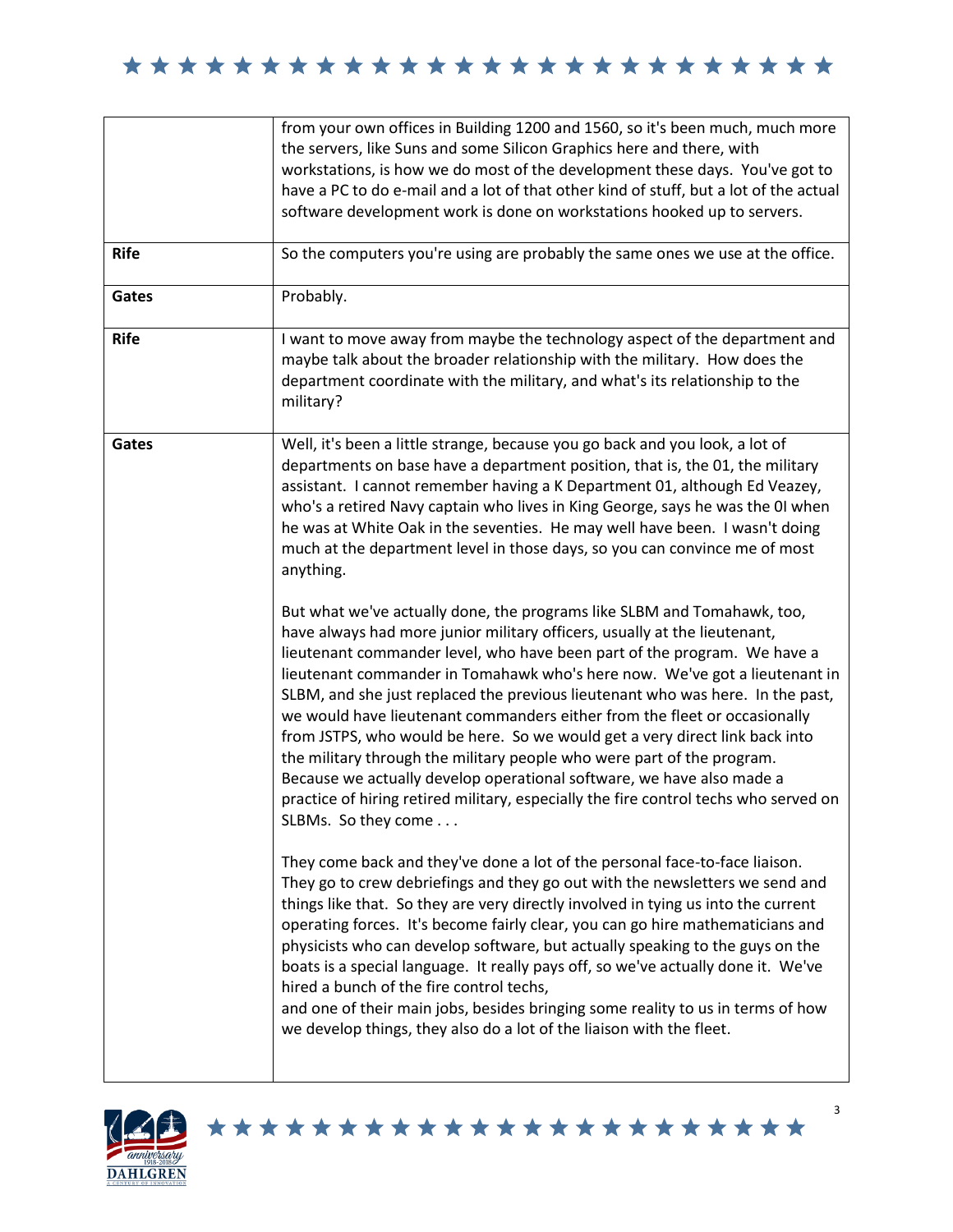|             | One of the things is that, too, working with SP, a lot of the leadership of SP is<br>military and we work very closely with them. We work closely with the people<br>in the air room at U.S. STRATCOM, and we have a detachment out in Omaha, so<br>we have people who work with those who are the actual military planners, who<br>work with those folks very closely. So we're tied in with not so much at the<br>department level as we are at the programmatic level. I talked mostly about<br>SLBM because I spent twenty-five years with SLBM and still think of myself that<br>way, I guess, but Tomahawk has a very close relationship with NAVAIR, and we<br>spent a lot of time both in Tomahawk and SLBM, testing on shipboard. So we're<br>very closely tied right into the environment. But I think the department level is<br>probably a little different than some of the other departments, where we don't<br>have the department-level military officer particularly. |
|-------------|----------------------------------------------------------------------------------------------------------------------------------------------------------------------------------------------------------------------------------------------------------------------------------------------------------------------------------------------------------------------------------------------------------------------------------------------------------------------------------------------------------------------------------------------------------------------------------------------------------------------------------------------------------------------------------------------------------------------------------------------------------------------------------------------------------------------------------------------------------------------------------------------------------------------------------------------------------------------------------------|
| <b>Rife</b> | Because one of the themes that we're exploring for the book is the relationship<br>between the military and scientific end of operations. In the early days, with<br>Thompson, he being the sole chief physicist and having one or two assistants,<br>generally, the relationship was good. But during World War II, when Dahlgren<br>expanded significantly, there was a significant eruption between the scientific<br>and military personnel. At the end of World War II, the scientific personnel on<br>base sort of became predominant in driving the research. How has that<br>developed? Is the military relatively easy to get along with in terms of defining<br>what the research agenda is and how you accomplish it?                                                                                                                                                                                                                                                       |
| Gates       | I think a lot of the folks we work with, especially at the sponsor, are EDOs.<br>Some of them have spent their time in the fleet before becoming EDOs. Some<br>of them have pretty much been on that track from the beginning. So with those<br>folks, it's pretty easy to talk because they have some extent-sometimes to a                                                                                                                                                                                                                                                                                                                                                                                                                                                                                                                                                                                                                                                           |
|             | great extent, like Admira1 Nanos, with a Ph.D. in physics, have a really good<br>technical background. So you can have the technical discussions, and they have<br>just as many good ideas probably, because they're Navy, they maybe tend to be<br>more closely linked to what the Navy needs than maybe scientists always do.<br>But they're a good way to link because they have good ideas, they understand<br>technica1 things, they can have technica1 discussions, but they also tend to be<br>linked into what the fleet's needs are.                                                                                                                                                                                                                                                                                                                                                                                                                                          |

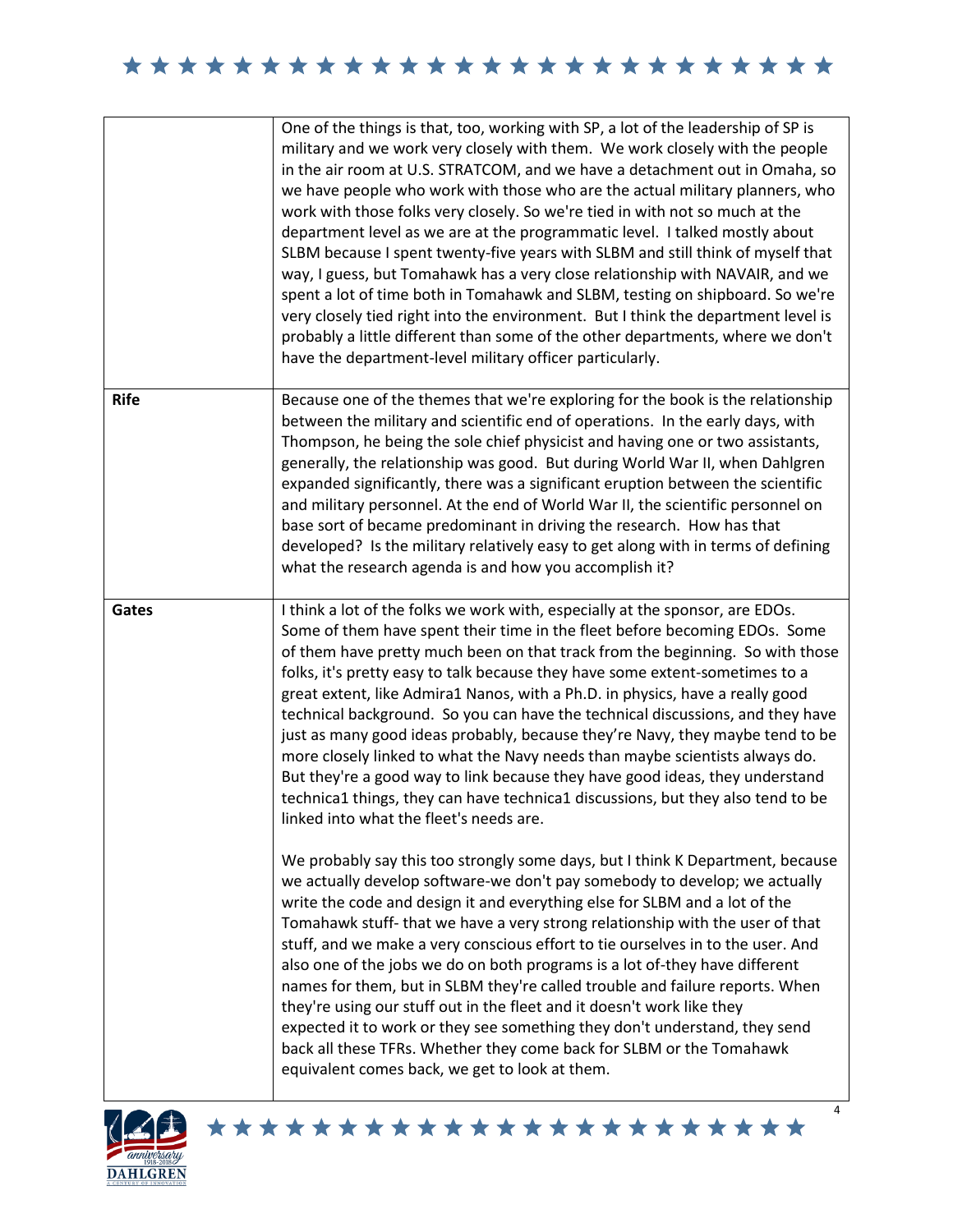|             | We're sort of a clearinghouse for SLBM, and a lot of them will come in to us and<br>we farm them out to wherever they rea1ly go. But there's a subset of them<br>that come back to us and we look at what they're doing with our stuff, and<br>sometimes what they're trying to do with it and, after some discussion with<br>them, when you start from trying to see what were trying to do with it, what<br>were they thinking, go, "Oh, this is what they need it to do." And we do the fleet<br>debriefs, we do the fleet interaction. Tomahawk gets fleet folks up here to sit at<br>the consoles as they're developing displays and things to make sure that it's<br>going to meet their needs.                                                                                                                                                                                                                      |
|-------------|----------------------------------------------------------------------------------------------------------------------------------------------------------------------------------------------------------------------------------------------------------------------------------------------------------------------------------------------------------------------------------------------------------------------------------------------------------------------------------------------------------------------------------------------------------------------------------------------------------------------------------------------------------------------------------------------------------------------------------------------------------------------------------------------------------------------------------------------------------------------------------------------------------------------------|
|             | So I think, basically, it's very easy with the EDOs because they have the technical<br>background and they have their own views on things. You can have technical<br>discussions. As you move up that chain to some of the branch heads and higher<br>at SP, they get to be just as politically sensitive and attuned as any top-level<br>civilian, and they're very interested in budget and acquisition issues. So they<br>bring the same kind of a different view, too, that you get talking to a<br>department head here or a division head here as opposed to a technical person.<br>But I think from that point of view, we get good ideas talking to the fleet very<br>directly, with the fire control techs, with the weapons officers, with the<br>targeteers in the air room. We get very direct interaction, very good feedback<br>as to what it is the Navy needs our stuff to do as opposed to what we think. |
|             | One thing that we've always done that I thought was a pretty neat idea, and I<br>got to write the one back in D-5, I guess, the first one for D-5, is that we do a<br>document with SP at the beginning of each of these new programs. We sort of<br>refer to it as our contract with SP. We don't really have a contract with SP, but<br>it's a technical document that describes what the software is going to do, what<br>features it's going to have, what kind of things it has to live up to in terms of<br>accuracy and computational speed.                                                                                                                                                                                                                                                                                                                                                                        |
|             | That's something that we developed with SP. It's developed over a period of<br>time with some interaction with the users and other people, so when we start a<br>new program, we get our contract with SP. That's something that was<br>developed very interactively based on knowing from the previous system what<br>folks were trying to do with it, looking at some of the needs and so on. I think<br>it's very good because we do tend to be much more technical even than the<br>EDOs, but we're very closely linked with them and they bring some really good<br>ideas, technical ideas, as well as the linkage back to the military usage.                                                                                                                                                                                                                                                                        |
| <b>Rife</b> | Do you initiate any ideas that are, likewise, taken out to the fleet for<br>consideration?                                                                                                                                                                                                                                                                                                                                                                                                                                                                                                                                                                                                                                                                                                                                                                                                                                 |
| Gates       | Well, we've done a number of them. I think I mentioned earlier the tactical<br>control system. That was an idea we basically started here. We sold it to<br>NAVAIR and they were very quickly onboard with it, too, so they helped us push<br>it along. But you can go back. There are some things we did with air, with                                                                                                                                                                                                                                                                                                                                                                                                                                                                                                                                                                                                   |



 $\Gamma$ 

Т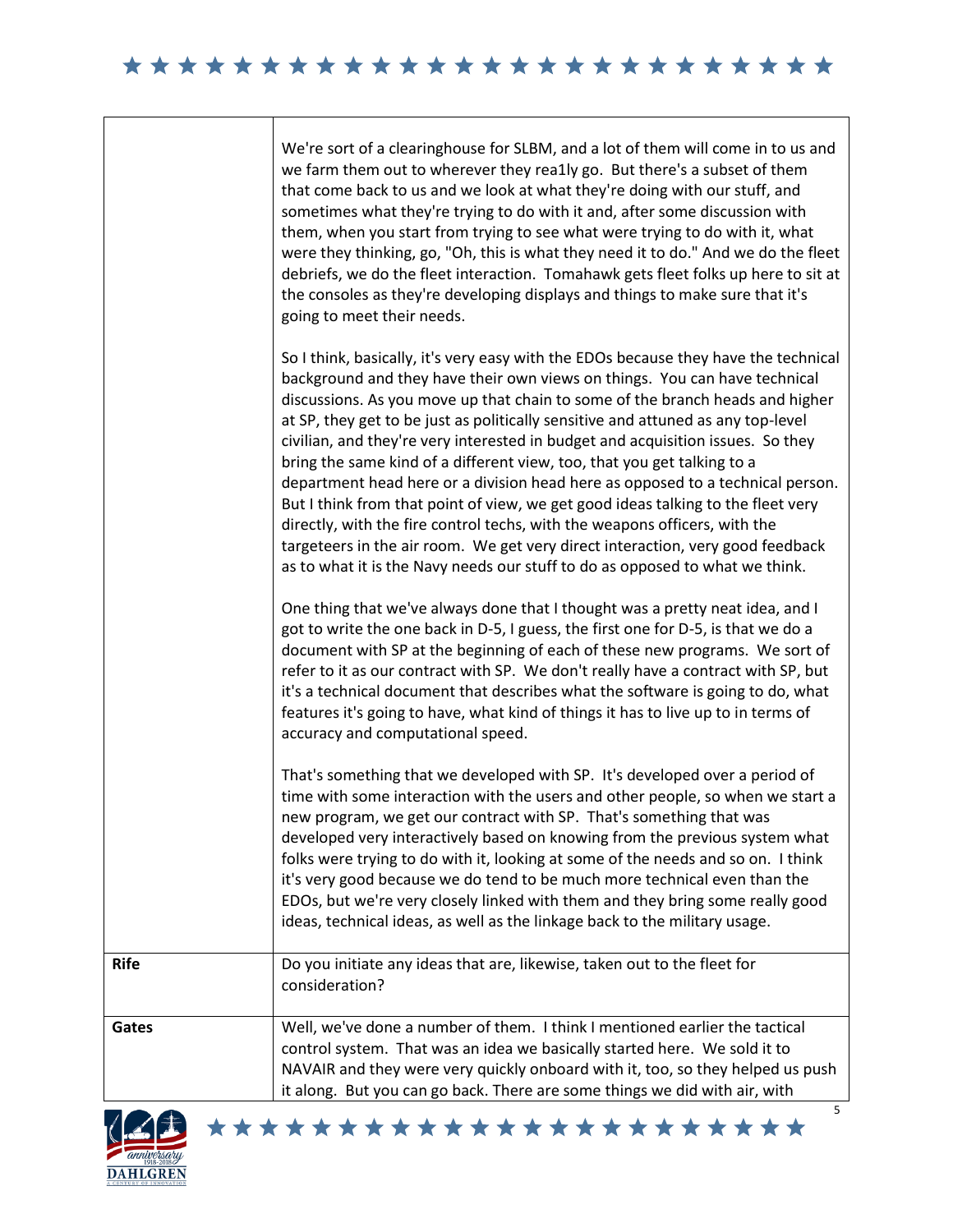## 

SLBM, with Tomahawk. Some of the things we're doing with the tactical Tomahawk, with the mission planner for the new tactical Tomahawk, there's some technical ideas we came up with, that is, you push them back up towards the sponsor, that they either see that there's a need for it or, when the time comes, they know that there's somebody who knows how to do it.

I've done a lot of stuff over the years with SP, going back to the late seventies and early eighties, even looking back into the mid-seventies. As a matter fact, we were doing the improved accuracy program with SP. They were trying to figure out how you would meet the requirements that you were going to have for Trident I, C-4. Basically, C-4 wasn't to improve accuracy, exactly. You were going to shoot a missile further than Poseidon went and you wanted to maintain the same accuracy, which in a sense is improving accuracy. So there was a lot of work going on in the seventies looking at new concepts for modeling gravity, doing computation, guidance, all sorts of things, that not just us, but everybody who worked with SP, was part of this process, saying what kinds of things are we going to put into the system to maintain accuracy when we increase range.

When we moved on, a lot of those things wound up rolling into what we went to with Trident II, D-5. We wanted to essentially maintain the range and greatly improve the accuracy so that a lot of the stuff we looked at through the seventies and beyond, there were a lot of concepts we came up with here, and Draper did, and other folks, and Lockheed. Lots of folks came up with a lot of those concepts, actually very quickly became part of C-4 and then D-5. We also looked at a bunch of things with SP. I was part of a study that SP did. I led the Dahlgren part, looking at how to put terminal sensors on reentry bodies, which is a way of getting a lot better accuracy.

So we've looked at a bunch of things over the years and even decided the time wasn't right to do them. The technology, for one reason or another, didn't support doing it. There was a big computational job on a submarine that we probably could have done, but it would have been a real challenge back in 1980 or '81 to have done it. So we've done a lot of stuff in support of SP. We've put in study proposals down here, and the department uses some of the discretionary money. We looked at some things back in the eighties. I was on the department group that actually reviewed technology things, and we got funding for a work looking at how to use fractals to represent surface maps that Tomahawk might be able to use.

So we've done a lot of stuff, both on Dahlgren's money and on other kinds of the Navy's money with ONR. Back in the old days, SP also had enough discretionary money that you could do work that supported them, looking at future concepts and things. And we've done a bunch of that over the years, and there are a number of examples going back to the guidance algorithm for Poseidons. You could call out things that we've actually done that have found their way into one system or another, some of which we started, some of which